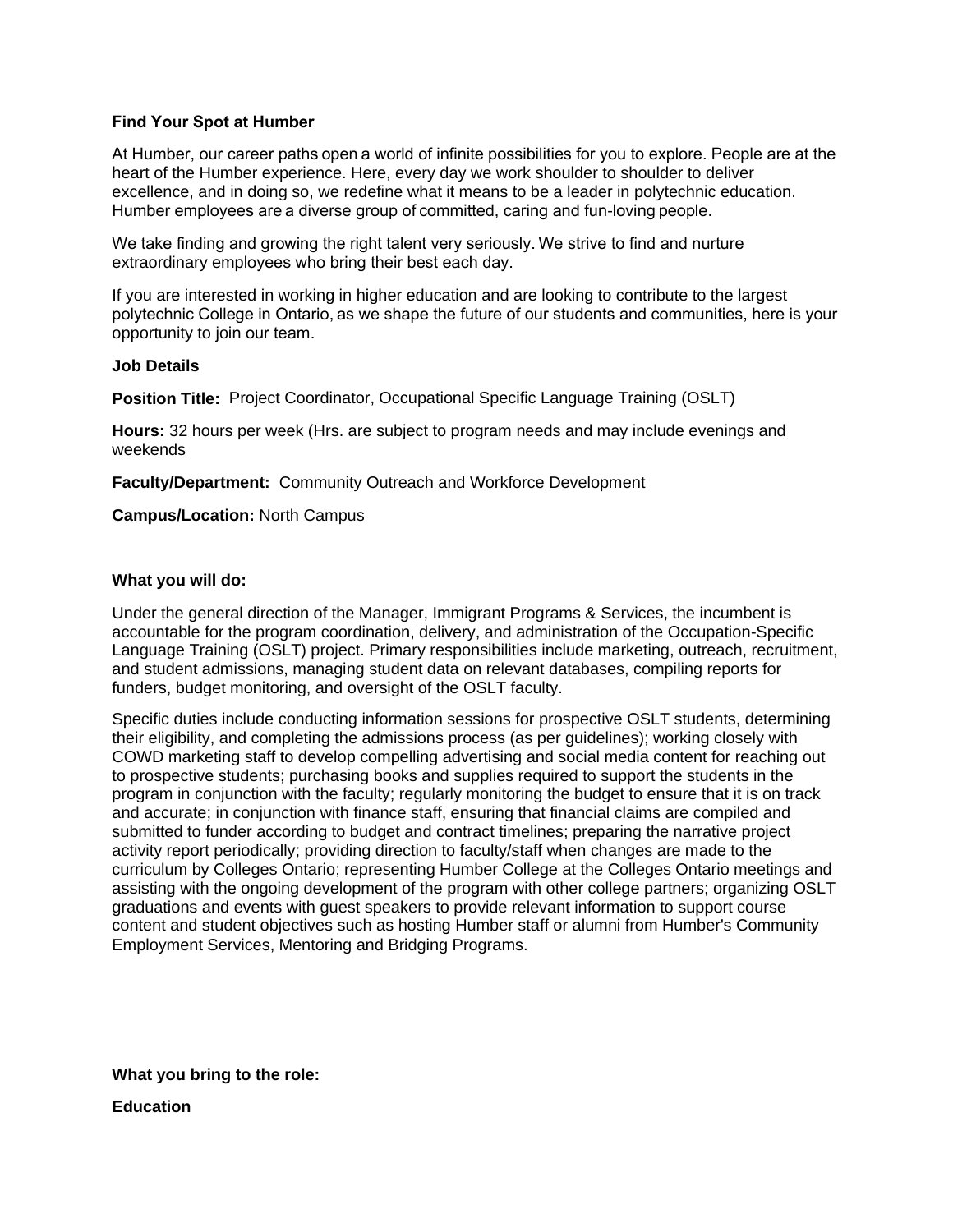- Preference will be given to candidates with a degree in education, social work, public administration, or related fields.
- TESL training preferred.

# **Experience**

- Candidates must have experience in delivering English language training for newcomers to Canada.
- Excellent interpersonal and communication skills (written and oral), project management, adaptability, organizational, and problem-solving skills along with sound financial monitoring experience are essential. Candidates should also have a proven commitment to customer and community service.

# **What's In it for you?**

- An opportunity to have an impact with a post-secondary institution, poised to do great things.
- Diverse, hard-working, committed team of people who care about each other.
- Tools and technology that will allow you to succeed at your job.
- Amazing perks
- Highly supportive work culture

At Humber College we don't just accept difference — we celebrate it! Experience comes in many forms, skills are transferable, and a progressive mindset goes a long way at Humber. If your experience is close to what we're looking for, consider applying and tell us why you are a great candidate for this job. Find your Spot at Humber!

## **Applications**

To apply for this amazing position please click the following link: [https://humber.taleo.net/careersection/hbr\\_ex/jobdetail.ftl?job=21271&tz=GMT-](https://humber.taleo.net/careersection/hbr_ex/jobdetail.ftl?job=21271&tz=GMT-04%3A00&tzname=America%2FNew_York)[04%3A00&tzname=America%2FNew\\_York](https://humber.taleo.net/careersection/hbr_ex/jobdetail.ftl?job=21271&tz=GMT-04%3A00&tzname=America%2FNew_York)

Or visit humber.ca/careers

We thank you for your interest in working with Humber College. Only applicants selected for an interview will be contacted. Consideration for Support Staff and Academic positions will be given to internal employees in accordance with the respective Collective Agreements

## **Equity, Diversity, and Inclusion**

Humber College is committed to a workforce that reflects the diversity of our students and our city. We actively seek Indigenous Peoples and individuals from equity-deserving groups with demonstrated skills and knowledge to deal with all aspects of equity, diversity and inclusion in a post-secondary environment.